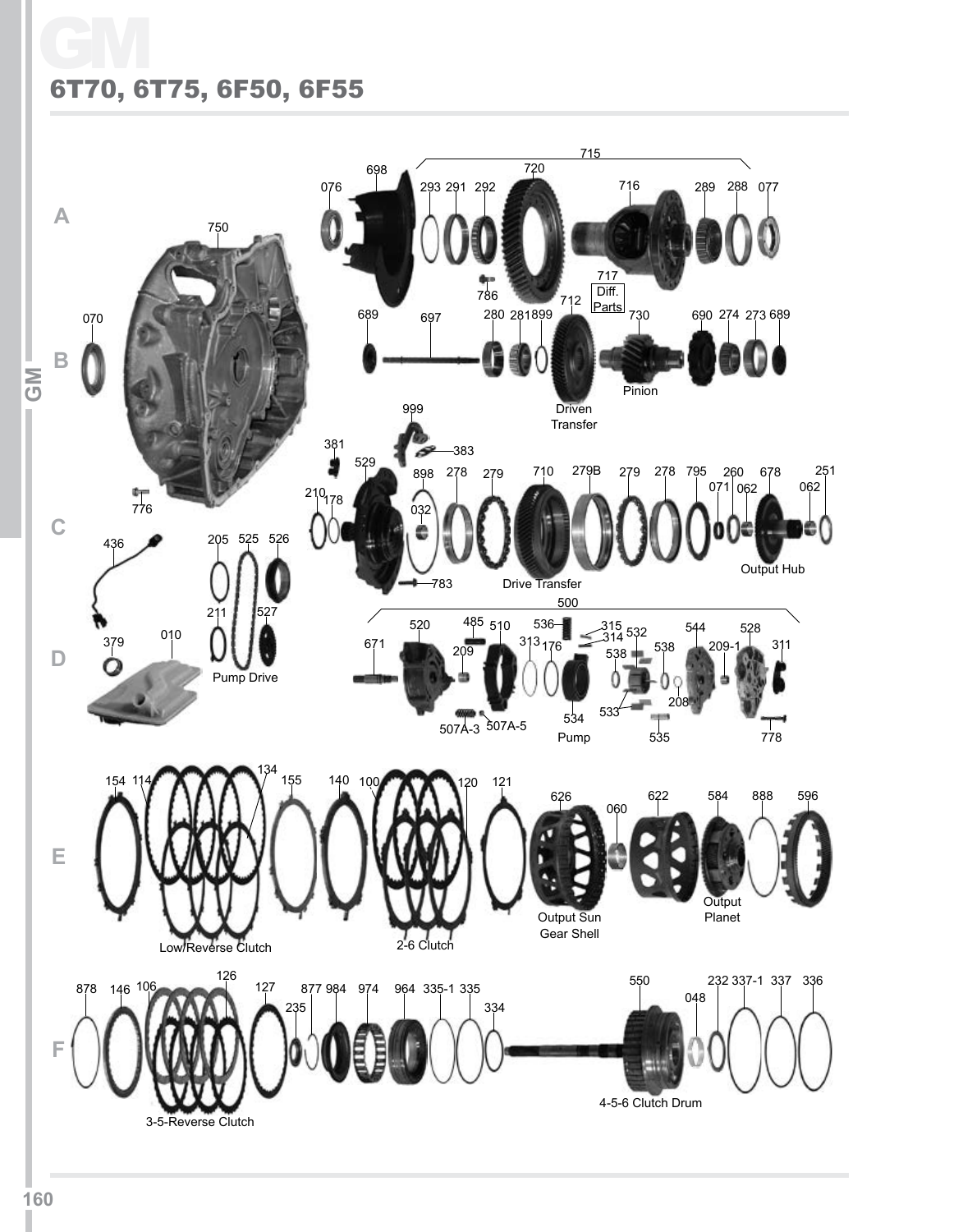## 6T70, 6T75, 6F50, 6F55 GM

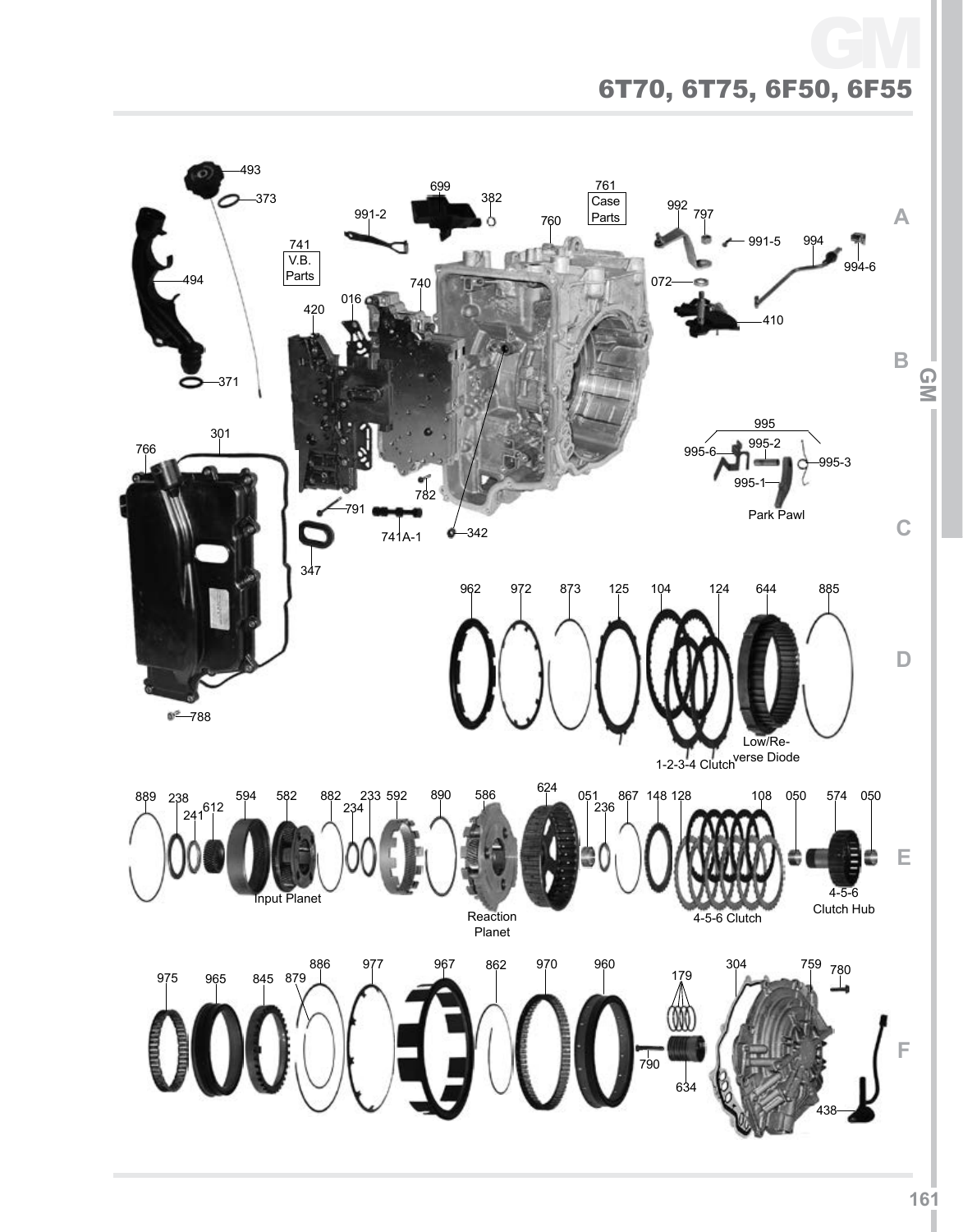#### 6T70, 6T75, 6F50, 6F55

|      | ILL# Part# |                                                                                                             | QTY<br>REF# |
|------|------------|-------------------------------------------------------------------------------------------------------------|-------------|
|      |            | <b>OVERHAUL KITS &amp; PISTON KITS</b>                                                                      |             |
|      |            |                                                                                                             |             |
|      |            |                                                                                                             |             |
|      |            |                                                                                                             |             |
|      |            |                                                                                                             |             |
|      |            |                                                                                                             |             |
|      |            | <b>MASTER L/STEEL KITS</b>                                                                                  |             |
|      |            |                                                                                                             |             |
|      |            |                                                                                                             |             |
|      |            |                                                                                                             |             |
|      |            |                                                                                                             |             |
|      |            | <b>MASTER W/STEELS KITS</b>                                                                                 |             |
|      |            |                                                                                                             |             |
|      |            |                                                                                                             |             |
|      |            |                                                                                                             |             |
|      |            | <b>FILTERS</b>                                                                                              |             |
|      |            |                                                                                                             |             |
|      |            |                                                                                                             |             |
|      |            |                                                                                                             |             |
|      |            | <b>BUSHINGS</b>                                                                                             |             |
|      |            |                                                                                                             |             |
|      |            |                                                                                                             |             |
|      |            |                                                                                                             |             |
|      |            |                                                                                                             |             |
|      |            |                                                                                                             |             |
|      |            |                                                                                                             |             |
|      |            |                                                                                                             |             |
|      |            |                                                                                                             |             |
|      |            |                                                                                                             |             |
|      |            | <b>METAL CLAD SEALS</b>                                                                                     |             |
|      |            |                                                                                                             |             |
|      |            |                                                                                                             |             |
| 072. | 84511      | Seal, 6T70/6F50 Shift Lever (.350" Thick)(.755" OD)(.467" ID)(Rubber) 2007-Up……………………………………………………………………………… |             |
|      |            |                                                                                                             |             |
|      |            |                                                                                                             |             |
|      |            | <b>FRICTIONS</b>                                                                                            |             |
|      |            |                                                                                                             |             |
|      |            |                                                                                                             |             |
|      |            |                                                                                                             |             |
|      |            |                                                                                                             |             |
|      |            |                                                                                                             |             |
|      |            |                                                                                                             |             |
|      |            |                                                                                                             |             |
|      |            | <b>STEELS</b>                                                                                               |             |
|      |            |                                                                                                             |             |
|      |            |                                                                                                             |             |
|      |            |                                                                                                             |             |
|      |            |                                                                                                             |             |
|      |            |                                                                                                             |             |
|      |            |                                                                                                             |             |
|      |            |                                                                                                             |             |
|      |            |                                                                                                             |             |
|      |            |                                                                                                             |             |
|      |            |                                                                                                             |             |
|      |            | <b>PRESSURE PLATES</b>                                                                                      |             |
|      |            |                                                                                                             |             |
|      |            |                                                                                                             |             |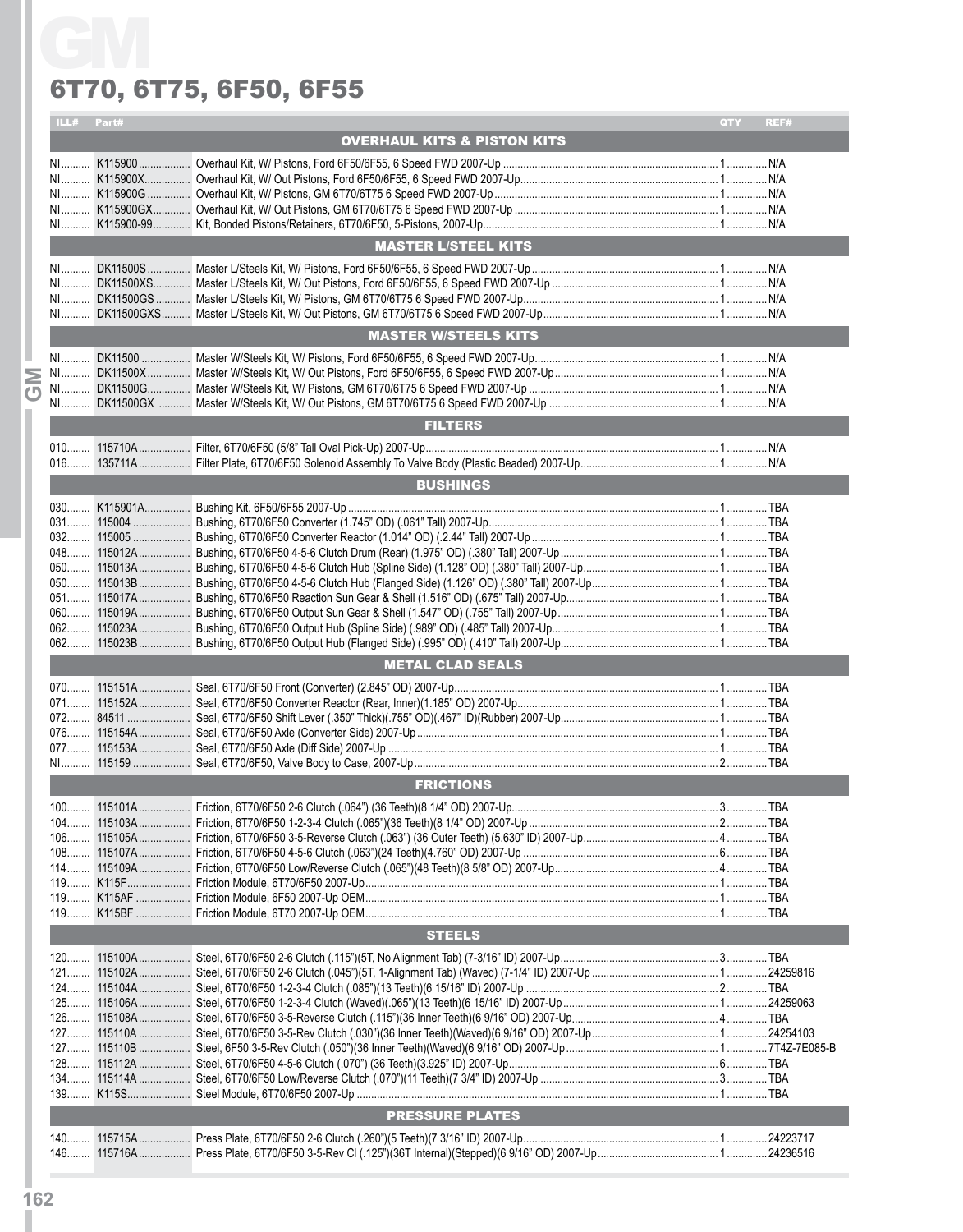# 6T70, 6T75, 6F50, 6F55 GM

| ILL# Part# |                               |                                        | QTY | REF#         |  |  |  |  |  |  |
|------------|-------------------------------|----------------------------------------|-----|--------------|--|--|--|--|--|--|
|            |                               |                                        |     |              |  |  |  |  |  |  |
|            |                               |                                        |     |              |  |  |  |  |  |  |
|            |                               |                                        |     |              |  |  |  |  |  |  |
|            |                               |                                        |     |              |  |  |  |  |  |  |
|            |                               |                                        |     |              |  |  |  |  |  |  |
|            |                               | <b>SEALING RINGS</b>                   |     |              |  |  |  |  |  |  |
|            |                               |                                        |     |              |  |  |  |  |  |  |
|            |                               |                                        |     |              |  |  |  |  |  |  |
|            |                               |                                        |     |              |  |  |  |  |  |  |
|            |                               |                                        |     |              |  |  |  |  |  |  |
|            |                               |                                        |     |              |  |  |  |  |  |  |
|            | <b>WASHERS &amp; BEARINGS</b> |                                        |     |              |  |  |  |  |  |  |
|            |                               |                                        |     |              |  |  |  |  |  |  |
|            |                               |                                        |     |              |  |  |  |  |  |  |
|            |                               |                                        |     |              |  |  |  |  |  |  |
|            |                               |                                        |     | $\bf \Omega$ |  |  |  |  |  |  |
|            |                               |                                        |     | $\leq$       |  |  |  |  |  |  |
|            |                               |                                        |     |              |  |  |  |  |  |  |
|            |                               |                                        |     |              |  |  |  |  |  |  |
|            |                               |                                        |     |              |  |  |  |  |  |  |
|            |                               |                                        |     |              |  |  |  |  |  |  |
|            |                               |                                        |     |              |  |  |  |  |  |  |
|            |                               |                                        |     |              |  |  |  |  |  |  |
|            |                               |                                        |     |              |  |  |  |  |  |  |
|            |                               |                                        |     |              |  |  |  |  |  |  |
|            |                               |                                        |     |              |  |  |  |  |  |  |
|            |                               |                                        |     |              |  |  |  |  |  |  |
|            |                               |                                        |     |              |  |  |  |  |  |  |
|            |                               |                                        |     |              |  |  |  |  |  |  |
|            |                               |                                        |     |              |  |  |  |  |  |  |
|            |                               |                                        |     |              |  |  |  |  |  |  |
|            |                               |                                        |     |              |  |  |  |  |  |  |
|            |                               |                                        |     |              |  |  |  |  |  |  |
|            |                               |                                        |     |              |  |  |  |  |  |  |
|            |                               |                                        |     |              |  |  |  |  |  |  |
|            |                               |                                        |     |              |  |  |  |  |  |  |
|            |                               |                                        |     |              |  |  |  |  |  |  |
|            |                               |                                        |     |              |  |  |  |  |  |  |
|            |                               |                                        |     |              |  |  |  |  |  |  |
|            |                               | <b>GASKETS &amp; RUBBER COMPONENTS</b> |     |              |  |  |  |  |  |  |
|            |                               |                                        |     |              |  |  |  |  |  |  |
|            |                               |                                        |     |              |  |  |  |  |  |  |
|            |                               |                                        |     |              |  |  |  |  |  |  |
|            |                               |                                        |     |              |  |  |  |  |  |  |
|            |                               |                                        |     |              |  |  |  |  |  |  |
|            |                               |                                        |     |              |  |  |  |  |  |  |
|            |                               |                                        |     |              |  |  |  |  |  |  |
|            |                               |                                        |     |              |  |  |  |  |  |  |
|            |                               |                                        |     |              |  |  |  |  |  |  |
|            |                               |                                        |     |              |  |  |  |  |  |  |
|            |                               |                                        |     |              |  |  |  |  |  |  |
|            |                               |                                        |     |              |  |  |  |  |  |  |
|            |                               |                                        |     |              |  |  |  |  |  |  |
|            |                               |                                        |     |              |  |  |  |  |  |  |
|            |                               | <b>ELECTRICAL COMPONENTS</b>           |     |              |  |  |  |  |  |  |
|            |                               |                                        |     |              |  |  |  |  |  |  |
|            |                               |                                        |     |              |  |  |  |  |  |  |
|            |                               |                                        |     |              |  |  |  |  |  |  |
|            |                               |                                        |     |              |  |  |  |  |  |  |
|            |                               |                                        |     |              |  |  |  |  |  |  |
|            |                               |                                        |     |              |  |  |  |  |  |  |
|            |                               |                                        |     |              |  |  |  |  |  |  |
|            |                               |                                        |     |              |  |  |  |  |  |  |
|            |                               |                                        |     |              |  |  |  |  |  |  |
|            |                               |                                        |     |              |  |  |  |  |  |  |
|            |                               | <b>MISCELLANEOUS COMPONENTS</b>        |     |              |  |  |  |  |  |  |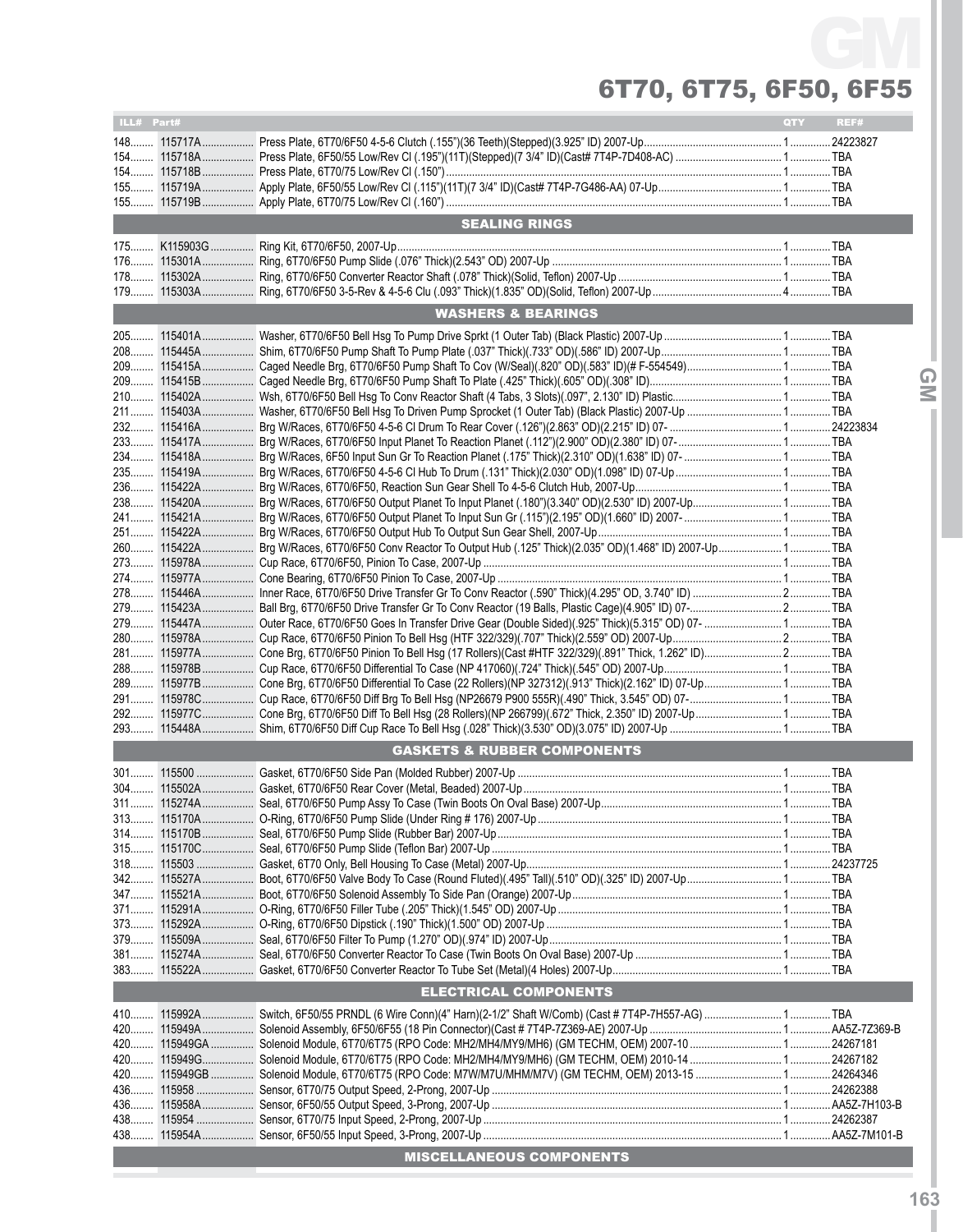#### 6T70, 6T75, 6F50, 6F55

| ILL# Part# |                                                                                                                            | QTY | REF# |
|------------|----------------------------------------------------------------------------------------------------------------------------|-----|------|
|            |                                                                                                                            |     |      |
|            | <b>PUMPS &amp; PUMP COMPONENTS</b>                                                                                         |     |      |
|            |                                                                                                                            |     |      |
|            | 507 115455  Spring, 6T70/6F50 Pump Line Overpressure Blow-Off (W/Tapered Ends)(1.380" Long, .595" OD) 07- TBA              |     |      |
|            |                                                                                                                            |     |      |
|            |                                                                                                                            |     |      |
|            |                                                                                                                            |     |      |
|            |                                                                                                                            |     |      |
|            |                                                                                                                            |     |      |
|            |                                                                                                                            |     |      |
|            |                                                                                                                            |     |      |
|            | 533……… 115926А……………… Vane, 6Т70/6F50 Pump (.078" Thick)(.865" Long)(.466" Wide) 2007-Up ……………………………………………………………………………… ТВА |     |      |
|            |                                                                                                                            |     |      |
|            |                                                                                                                            |     |      |
|            |                                                                                                                            |     |      |
|            | <b>DRUMS &amp; CLUTCH HUBS</b>                                                                                             |     |      |
|            |                                                                                                                            |     |      |
|            |                                                                                                                            |     |      |
|            |                                                                                                                            |     |      |
|            |                                                                                                                            |     |      |
|            |                                                                                                                            |     |      |
|            | PLANETS, RING GEARS, SUN GEARS & SHELLS                                                                                    |     |      |
|            |                                                                                                                            |     |      |
|            |                                                                                                                            |     |      |
|            |                                                                                                                            |     |      |
|            |                                                                                                                            |     |      |
|            | 592 115757A Ring Gear, 6T70/6F50 Input Planet (99T, 12 Lugs)(1.225" Thick)(5.475" OD)(Locks Onto React Plt) TBA            |     |      |
|            | 594 115758A Ring Gear, 6T70/6F50 Output Planet (99T)(1.355" Thick)(5.470" OD)(Locks Onto The Input Planet)  1 TBA          |     |      |
|            |                                                                                                                            |     |      |
|            |                                                                                                                            |     |      |
|            |                                                                                                                            |     |      |
|            |                                                                                                                            |     |      |
|            |                                                                                                                            |     |      |
|            | <b>SPRAGS</b>                                                                                                              |     |      |
|            |                                                                                                                            |     |      |
|            |                                                                                                                            |     |      |
|            | <b>SHAFTS &amp; DIFFERENTIAL COMPONENTS</b>                                                                                |     |      |
|            |                                                                                                                            |     |      |
|            |                                                                                                                            |     |      |
|            |                                                                                                                            |     |      |
|            |                                                                                                                            |     |      |
|            |                                                                                                                            |     |      |
|            |                                                                                                                            |     |      |
|            |                                                                                                                            |     |      |
|            |                                                                                                                            |     |      |
|            |                                                                                                                            |     |      |
|            |                                                                                                                            |     |      |
|            |                                                                                                                            |     |      |
|            |                                                                                                                            |     |      |
|            | <b>VALVE BODIES &amp; COMPONENTS</b>                                                                                       |     |      |
|            |                                                                                                                            |     |      |
|            |                                                                                                                            |     |      |
|            |                                                                                                                            |     |      |
|            |                                                                                                                            |     |      |
|            | <b>HOUSINGS, CASES &amp; PANS</b>                                                                                          |     |      |
|            |                                                                                                                            |     |      |
|            | 750 115703A Bell Hsg, 6F50/55 AWD (#RF7T4P-7976-BD)(2-3/4" Top Bolts)(2.870" OD Axle Hole, 9-Holes For TC) 1 TBA           |     |      |
|            |                                                                                                                            |     |      |
|            | 760 115701A Case, 6F50/55 (#RF7T4P-7006-BE)(18-Threaded Holes To Bell, 4 Threaded Bosses On Top) 2007-Up 1 TBA             |     |      |
|            |                                                                                                                            |     |      |
|            |                                                                                                                            |     |      |
|            |                                                                                                                            |     |      |

**164**